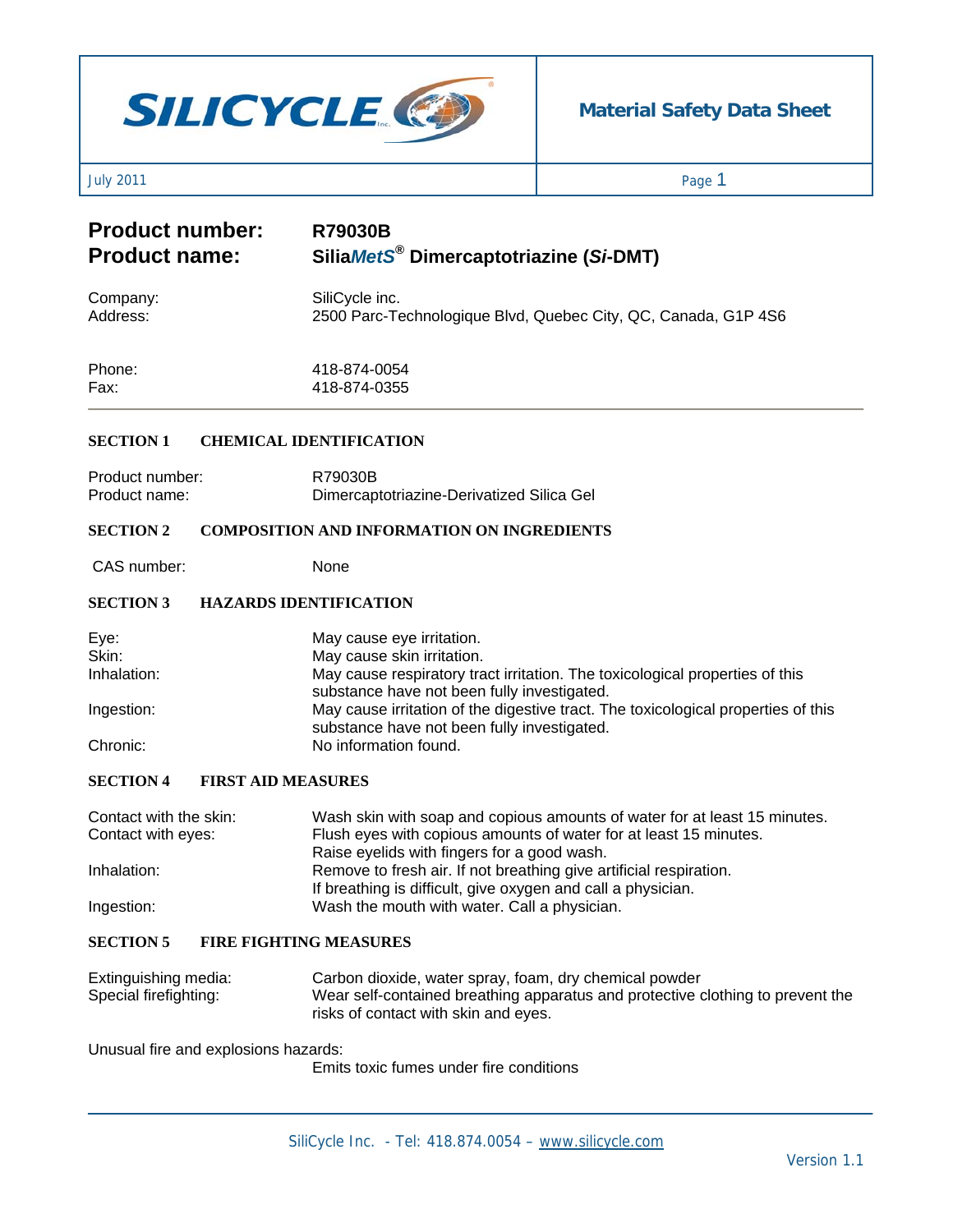

July 2011  $\qquad \qquad$  Page  $2$ 

#### **SECTION 6 ACCIDENTAL RELEASE MEASURES**

Individual precautionary measures:

Wear respirator, chemical safety goggles, rubber boots and heavy rubber gloves.

Precautionary measures for the environmental protection:

Sweep up, place in a bag and hold for waste disposal. Avoid raising dust. Ventilate area and wash spill site after material pickup is complete.

#### **SECTION 7 HANDLING AND STOCKING**

Refer to section 8

#### **SECTION 8 EXPOSURE CONTROLS / PERSONAL PROTECTION**

Safety shower and eye bath Use only in a fume hood. Do not breathe dust. Avoid the contact with eyes, skin and clothes. Avoid prolonged or repeated exposure. Keep tightly closed. Manipulate and store in a fresh (cool) and dry place under an inert atmosphere. Wash the safety equipment after manipulation.

Respiratory Protection: Approved respirator NIOSH/MSHA<br>
Skin Protection: Chemical-resistant gloves Chemical-resistant gloves Eyes Protection: Safety goggles

#### **SECTION 9 PHYSICAL AND CHEMICAL PROPERTIES**

Aspect: Powder Color: Light brown

#### **SECTION 10 STABILITY AND REACTIVITY**

| Stability:                 | Stable                                                                        |
|----------------------------|-------------------------------------------------------------------------------|
| Condition to be avoided:   | Protect from moisture                                                         |
| Material to be avoided:    | Hydrofluoric acid, strong acids, strong bases, oxidizing agents and peroxides |
| Produced by decomposition: | Toxic fumes                                                                   |